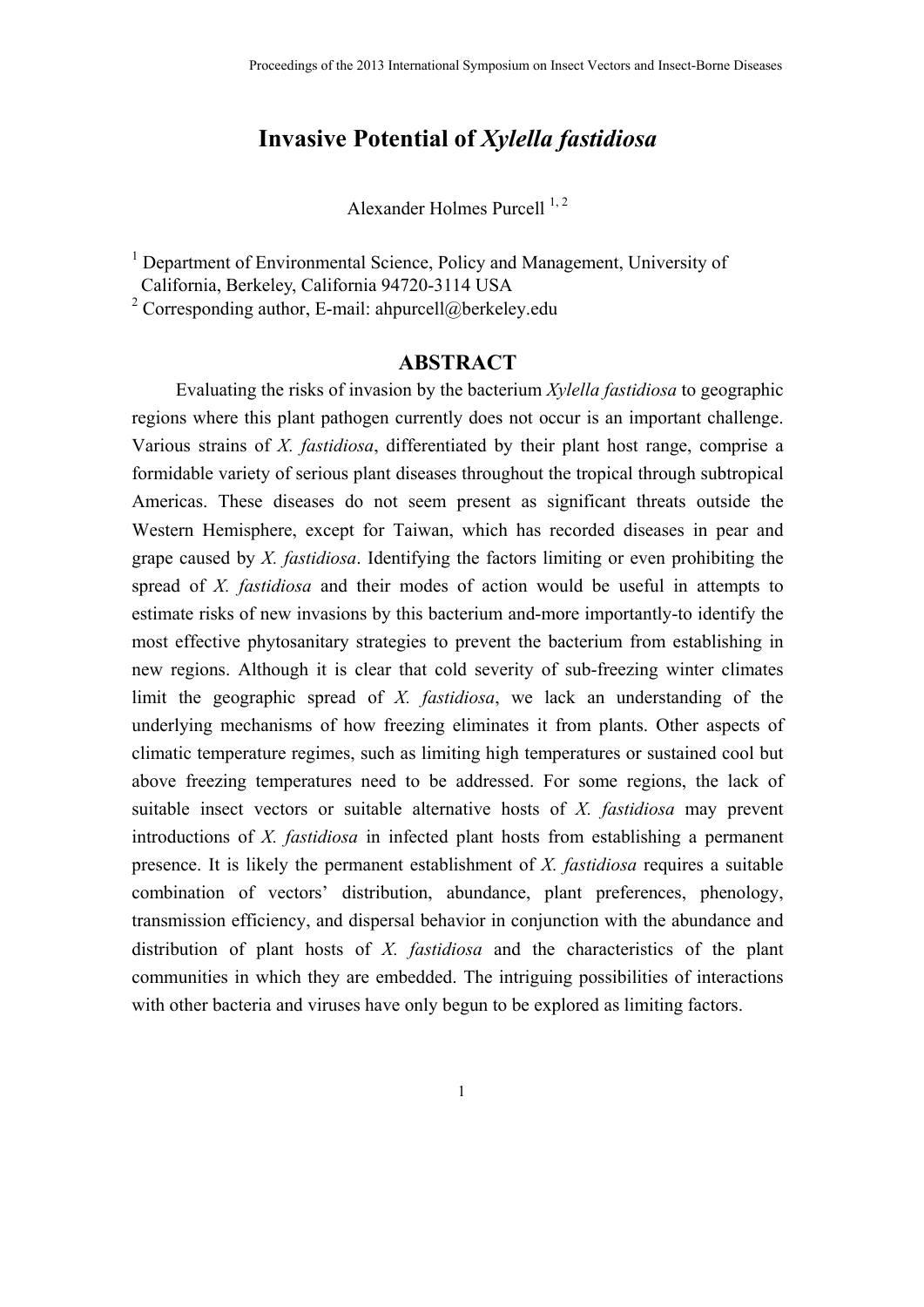**Keywords**: *Xylella*, Pierce's disease, citrus variegated chlorosis, sharpshooter, quarantine, phytosanitary

# **INTRODUCTION**

#### **Why be concerned about the invasiveness of** *Xylella fastidiosa***?**

Our practical concerns with the bacterium *Xylella fastidiosa* emphasize the prevention and control of the numerous plant diseases that this plant pathogen causes. Countries without these diseases want to prevent their invasion and establishment. The large diversity of serious diseases in numerous crop and forest species that are caused by *X. fastidiosa* have been reviewed recently  $(9, 27, 45)$ . These range from diseases affecting grape, almond, oleander and alfalfa in California and other southwestern parts of North America, to diseases of grape, peach, plum, pecan, blueberry and numerous forest tree species in southeastern North America, to diseased orange, coffee and plum crops in South America. Outside of the Americas, the only confirmed occurrences of diseases caused by *X. fastidiosa* are diseases of pear and grape in Taiwan (9, 30, 52). .*X. fastidiosa* has also been reported in grape in Serbia (now Bosnia) (4) and a brief report in almond in Turkey<sup> $(21)$ </sup>, but it unclear if the diseases concerned are spreading in Europe.

 The theoretically huge list of plant species that support the multiplication of *X. fastidiosa* (considerably more than 50% of those species tested so far) (16, 25, 45, 47) should facilitate the spread of the bacterium through the commercial movements of live plants. Yet there is no convincing evidence that this has contributed to transoceanic of *X. fastidiosa*. The introduction of grapevines unknowingly infected with *X. fastidiosa* may have introduced Pierce's disease (PD) into commercial vineyards in France, where new plantings with PD were removed and insecticides applied to prevent the establishment of PD $(7)$ . Without untreated controls, the subsequent disappearance of PD could not prove the effectiveness of removing suspect plants in conjunction with insecticide applications. Classically, most introductions of exotic organisms fail to establish a permanent presence, but eventually many exotic invaders establish permanently (31). Plant quarantines by practical necessity are based on logic instead of scientific proof.

 Why hasn't *X. fastidiosa* invaded more regions outside of the Americas? Numerous fungal and viral pathogens of grape that are native to North America have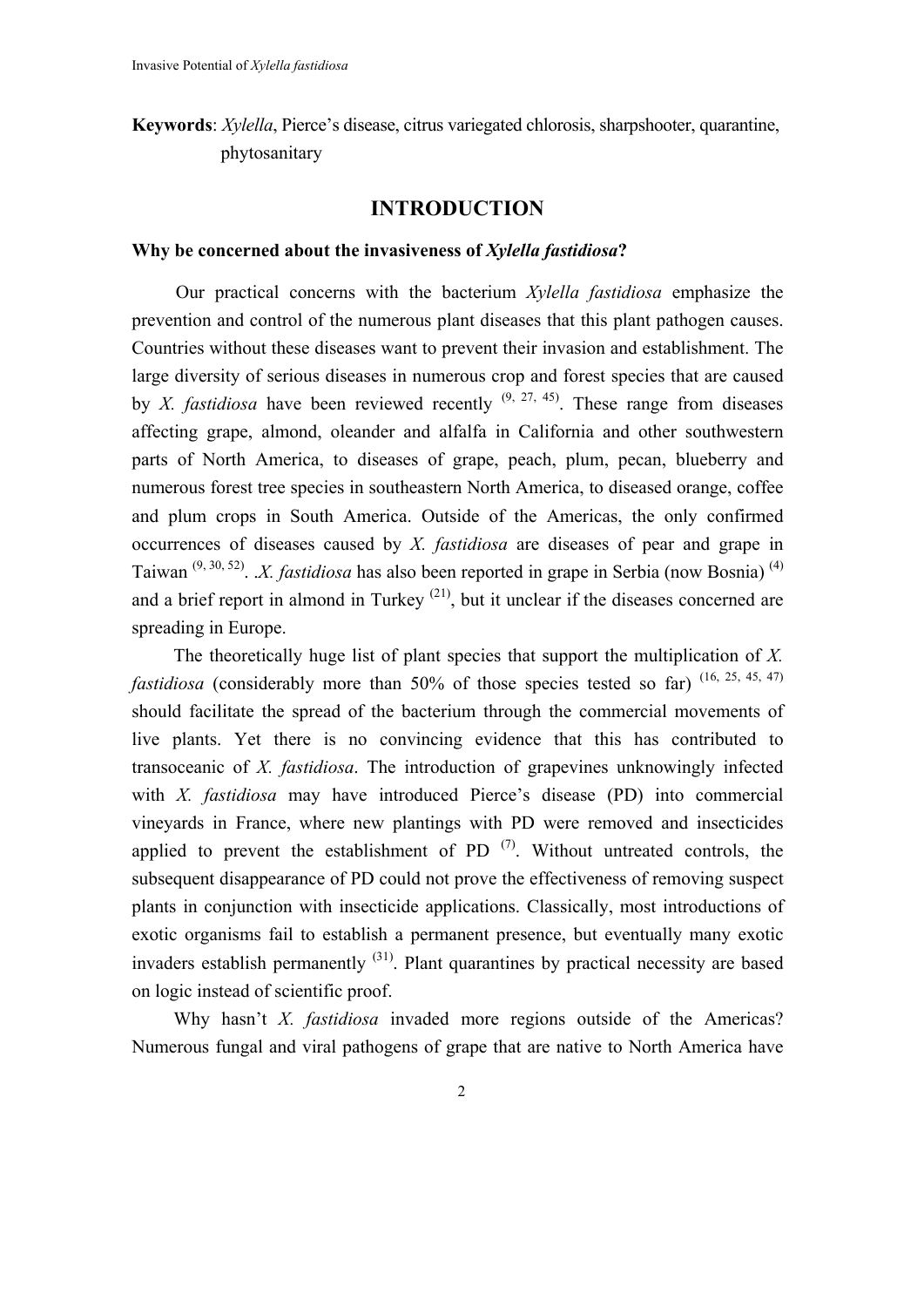become widespread throughout much of the world, beginning in the late 1700s with of the importation of grape species to European botanical collections. Yet PD, another disease of grape indigenous in southern North America, never became established. This was despite the massive importation from the southern United States to Europe of wild grapevines for use as rootstocks against the grape phylloxera<sup> $(18)$ </sup>. It is inconceivable that *X. fastidiosa* was not present in some of these vines. Species of wild grape native to the southern United States are tolerant of *X. fastidiosa* <sup>(22)</sup>. We can only speculate about possible explanations to answer the question of why any invasive organism has not established where it is continually introduced.

 For *X. fastidiosa*, we have evidence for some limiting factors such as winter climate. For regions where freezing temperatures are rare, we must search for explanations, realizing that key limitations may be completely different from one location to another. Finding explanations of factors that limit invasions of *X. fastidiosa* into new locations may not only provide new ideas or improved quarantine measures or other phytosanitary strategies, but may also provide new ideas for control of *Xylella*-caused diseases in areas where this pathogen is native.

## **POSSIBLE LIMITING FACTORS**

#### **Climate**

 Winter climate is an important feature of the epidemiology of PD in northern California  $(27, 40)$  and probably elsewhere  $(27)$ . Subfreezing winter temperatures are important for recovery of grapevines with PD  $(29, 36, 40)$ . Almond leaf scorch disease has similar results in California (8). Vector-borne new infections of *X. fastidiosa* in grapevines after the first two months of the growing season in northern California had recovered and were free of *X. fastidiosa* after the next winter <sup>(13, 41)</sup>. Northern California vines that did not recover overwinter had populations of *X. fastidiosa* that were sufficient for vector acquisition only after June <sup>(51)</sup>. The overwinter recovery phenomenon, in conjunction with the seasonal changes in *X. fastidiosa* populations, explains why the early growing season is critical for establishing chronic infections (no recovery) of *X. fastidiosa*  $(27, 43, 45)$ . They also offer a hypothesis to explain the failures of *X. fastidiosa* to permanently establish in Europe. Europe lacks known or potential vectors of *X. fastidiosa* that overwinter as adults, thus avoiding having flying vectors during the critical early growing season that is so important to establishing chronic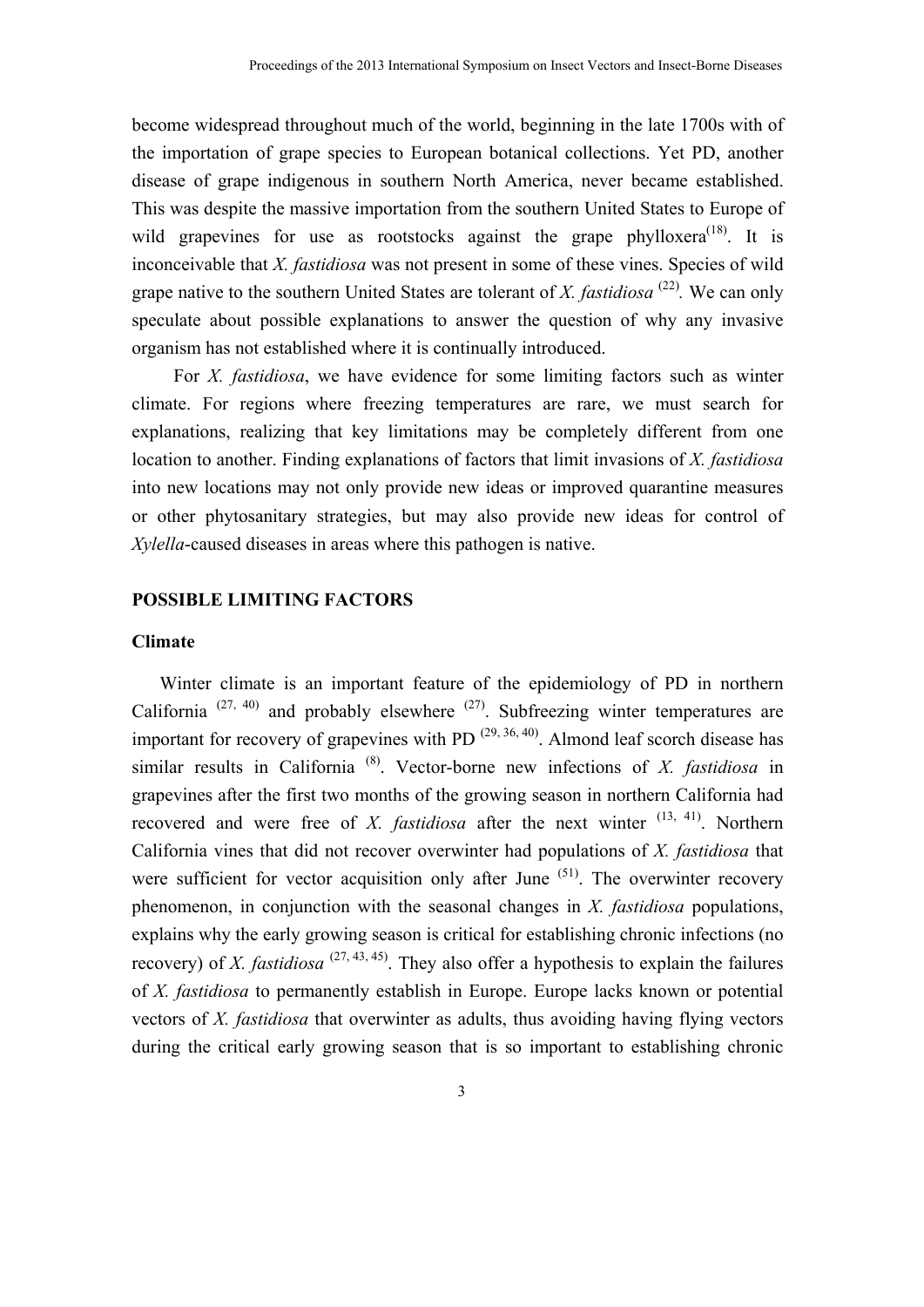infections  $(42)$ . Chronically infected plants eventually die of disease, age or other factors. For *X. fastidiosa* to persist in a location indefinitely, the rate of spread of *X. fastidiosa* to new host plants must exceed the rate at which the bacterium disappears from colonized hosts (either diseased or symptomless).

 Overwinter recovery has been modeled with regression-based mathematical models based on experimental data  $^{(33)}$ . Despite some promising clues  $^{(36)}$ , an understanding of how freezing temperatures induce recovery is still a mystery. Understanding the mechanism of cold therapy might provide insights in how to develop climate-based models to predict the geographic range of *X. fastidiosa* or provide new ideas for disease control or therapies.

 Another way that climatic temperature patterns can influence the potential for the spread of diseases caused by *X. fastidiosa* is the pattern of growing season temperatures. Some temperate regions may lack the subfreezing temperatures needed for environmental therapy of diseased vines, but not have sufficient degree-days to support population growth of *X. fastidiosa* to sustain the development of severe symptoms or to promote rapid plant-to-plant spread. Temperature also may affect vector transmission (11). It is surprising that a pathogen that is most virulent in tropical climates has a maximum temperature for sustained growth under  $34^{\circ}$ C  $(14)$  and is susceptible to temperatures below  $15^{\circ}$ C (Fig. 1). Is it possible some climates are too hot to sustain PD? Both of thee possibilities are unexplored.

### **Diseased Plant Hosts**

 Hybrids of grapevines that are tolerant or resistant to *X. fastidiosa* nonetheless can harbor populations of *X. fastidiosa*  $(17)$  that are adequate for vector acquisition of the bacterium (24). Illegal importations of new PD-resistant grape varieties could thus introduce plants with persistent populations of *X. fastidiosa* if the winter climate is suitable for survival of the bacterium. This is also true of resistant cultivars of other perennial plants that may harbor populations of *X. fastidiosa* but with mild or no symptoms. Nursery plants of citrus with CVC represent a proven threat for the movement of CVC to new locations, as occurred in Brazil <sup>(19)</sup>. The use of nursery plants free of *X. fastidiosa* is a fundamental part of the current control methods for CVC in Brazil (19).

The importance of having diseased crop plants as inoculum is quite clear for CVC in Brazil<sup>(19, 20, 29, 49)</sup> (reviewed in <sup>(43)</sup>), despite the CVC strains being able to infect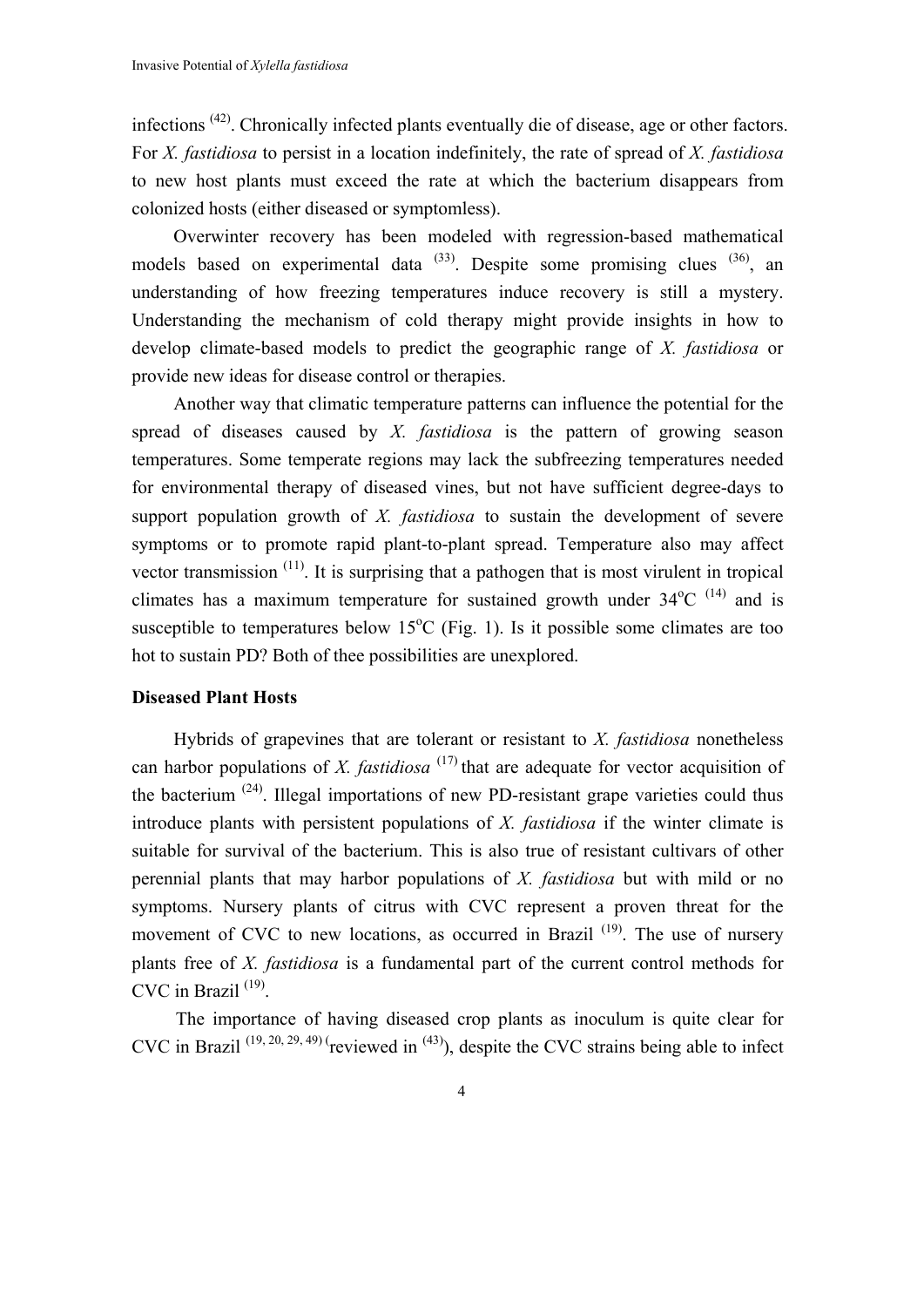many weed species <sup>(35)</sup>. This is not so apparent for PD in California or Florida, where it has been most extensively studied. The genetic regulation of growth and movement of *X. fastidiosa* in European grape (*Vitis vinifera*) apparently is not adequate to prevent severe symptoms in grape. This may make commercial vineyards with PD especially important as acquisition sources in late summer for adult vectors that inoculate the bacterium into grapevines the following spring.





Fig. 1. The response of growth rates of *Xylella fastidiosa* and 3 other bacteria to temperature (Arrhenius plot). Note the narrower range of temperatures suitable for *X. fastidiosa* compared to two other plant pathogenic bacteria (*Erwinia* and *Xanthamonas*). Adapted from (14).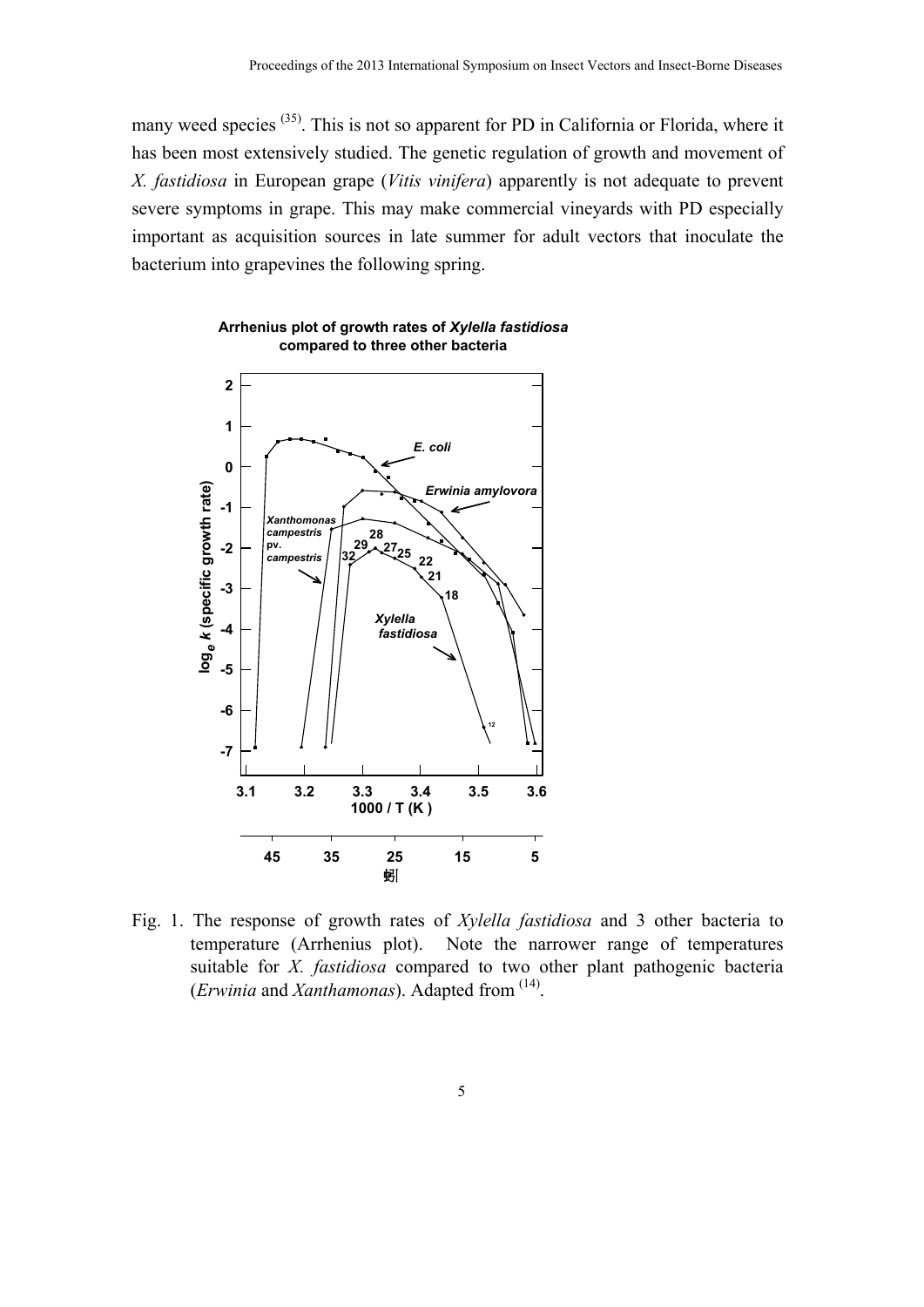### **Symptomless Plant Hosts**

 Current evidence suggests that the cell signaling system of *X. fastidiosa* directs gene expression in ways that minimize host injury by slowing its population growth and increasing adhesion (immobility) to retard systemic movements and spread within the host plant  $(10, 38)$ . In the experiments  $(46)$  to identify the host status of plants that were favorable for an important vector for PD, recoveries of *X. fastidiosa* were attempted only after an incubation period of about 2 to 3 months. In later repetitions of these experiments for plants in which no growth of *X. fastidiosa* had been detected, populations of inoculated *X. fastidiosa* increased for several weeks, then rapidly decreased to undetectable levels  $(46)$ . It appears that xylem elements in which *X*. *fastidiosa* completely fills the vessel, most of the bacterial cells are dead  $(10)$ . This emphasizes the importance to *X. fastidiosa* of systemic movement within a host plant. The bacterium dies out in the plant if it completely packs the host cell and cannot move to new xylem cells <sup>(46)</sup>.

 The most common disease syndrome caused by infections of *X. fastidiosa* begins with the progressive decline and eventual death of foliar tissue, usually beginning at the leaf margins and progressing toward the leaf base before spreading further to woody tissues and fruit. PD of grapevine, which is the first described disease now attributed to *X. fastidiosa*, exemplifies this "leaf scorch" syndrome (Fig. 2). However, we can describe two other categories of syndromes. A second symptom type includes the dwarfing or stunting diseases such as alfalfa dwarf  $(54)$ , phony peach  $(55)$ , and citrus variegated chlorosis (CVC)  $(32)$ . These three diseases have a slower decline than the leaf scorch diseases and without leaf "burn" symptoms (Figs. 3-4). For example, the distinctive foliar lesions (Fig. 4) on citrus with CVC do not resemble the marginal decline and death of leaf tissues characteristic of PD. Like phony peach disease, the most damaging aspect of CVC is the dwarfing of fruits and new stem growth (Fig. 4). These diseases typically take longer to appear following inoculation via insect vector transmission. A third symptom group includes the "symptomless infections", where *X. fastidiosa* multiplies within the host plant and may or not may not move systemically (16, 25, 46). This third group may differ from the dwarfing syndrome group only in the rapidity and degree to which stunted growth results from colonization of the plant by *X. fastidiosa*. Most experimental evaluations of symptoms are made within a year of inoculation or even shorter, so chronic stunting that causes substantial reductions in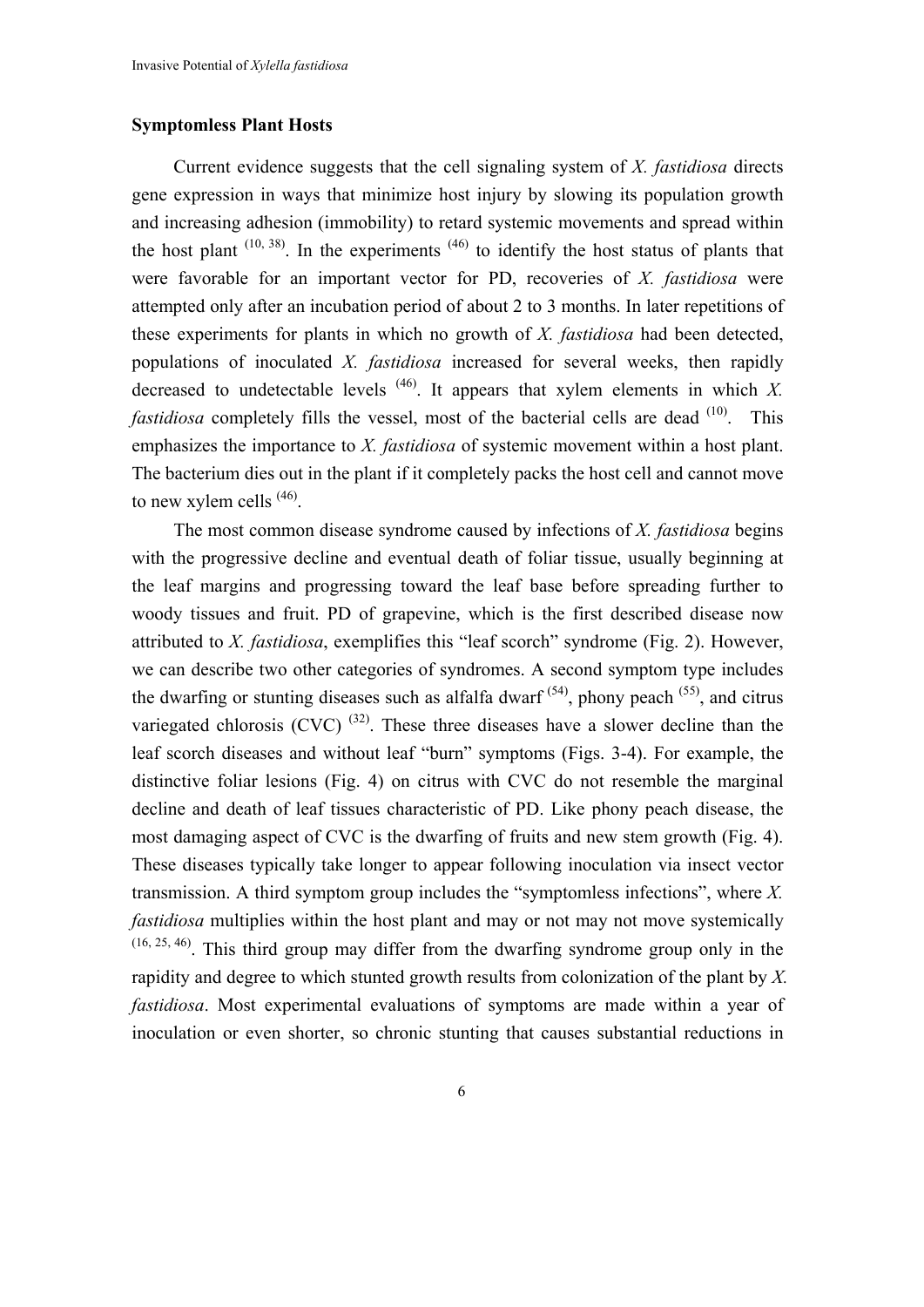growth may not be seen for many months or years. The most difficult potential sources of *X. fastidiosa* to detect for plant quarantines are plants that have small and scattered populations of the bacterium and have a long incubation period before they develop symptoms, although these may be the least important for introducing *X. fastidiosa* because the bacterium is most likely to die out in such plants and they are poor sources for vector acquisition. The persistence of *X. fastidiosa* in and symptomless hosts varies with plant species  $(3)$  and probably with winter climate.



Fig. 2. Leaf scorch symptoms of Pierce's disease (PD) in grape in a Florida experimental vineyard. Note the young and missing vines in the background in this resistance screening planting – the result of high rates of infections with *X. fastidiosa* and favorable conditions for severe symptom development. Photo by A. H. Purcell.



Fig. 3. Citrus variegated chlorosis disease (CVC) symptoms in orange fruit (dwarfing) and leaves (stunting, chlorosis). Photo by A. H. Purcell.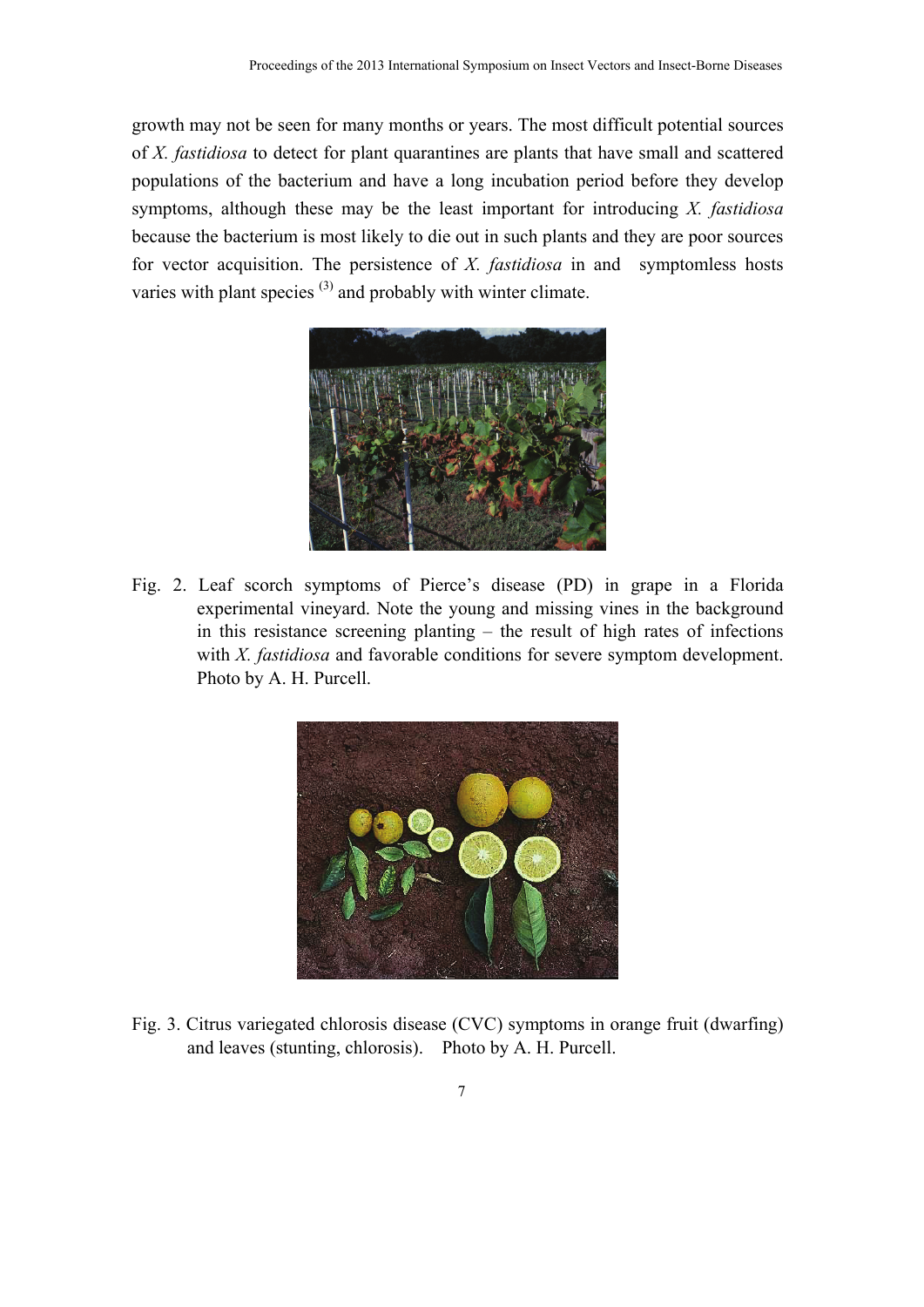

Fig. 4. Symptoms of alfalfa dwarf (left)-stunting of leaves and stems, darker leaf color-after 9 months in greenhouse conditions. Photo by A. H. Purcell.

#### **Vector abundance and distribution**

 Vector transmission is an essential part of the disease cycle for *X. fastidiosa*. It is clear that the types and numbers of vectors are important requirements to sustain the presence of PD. For example, the invasion of a new vector species can cause major changes in the incidence of PD. The successful invasion of southern California in the 1990s by the sharpshooter leafhopper *Homalodisca vitripennis* (formerly *coagulata*) caused major outbreaks of PD where PD previously had not been a major problem <sup>(6)</sup>. In California, PD occurs primarily near vector breeding habitats  $(23)$ . In Napa Valley, California, the sharpshooter *Graphocephala atropunctata* is the major vector  $(23, 39)$ . The spatial pattern of populations of *G*. *atropunctata* during the early growing season is very similar to spatial gradients of the incidence of PD in vineyards, with the proportion of vines with PD decreasing with distance from the sharpshooter's overwintering habitat.

 Other vector characteristics are also influential. The following comments address characteristics of vectors that are known to be important for the spread of *Xylella* diseases.

#### **Transmission efficiency**

 Not every individual vector that has acquired *X. fastidiosa* transmits it to all plants on which the insect feeds. Vector transmission efficiency is the proportion of plants infected per insect access period. Vector species vary greatly in transmission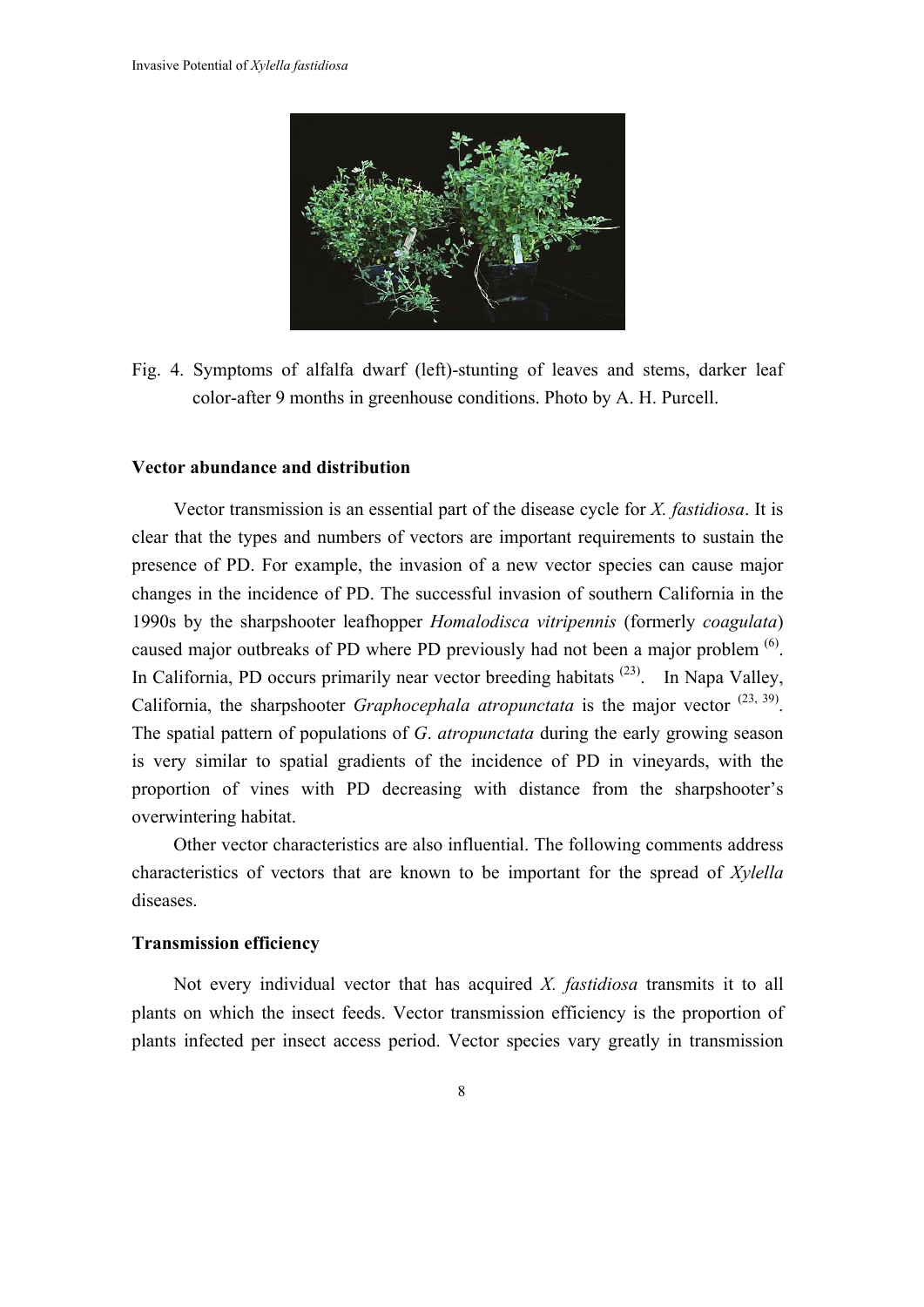efficiency, depending on the combination of vector species and plant species (reviewed in (48)). For example, the grass-feeding sharpshooter *Draeculacephala minerva* is more efficient in transmitting *X. fastidiosa* to alfalfa than *G. atropunctata*, which prefers woody plants, whereas the reverse is true for transmission to grape  $(50)$ . The differences in distribution and anatomy between grasses and dicotyledonous plants may require differences in feeding behavior to respond to the different cues found among various plant species.

 Although it has been long hypothesized that all xylem sap-feeding, sucking insects are potentially vectors of *X. fastidiosa*  $(15)$ , there are strains of this bacterium that differ in transmission efficiency depending on the vector and plant species (34). This makes it difficult to predict how a certain strain of *X. fastidiosa* will be transmitted in a new location with different vectors and plant communities.

#### **Plant and habitat preferences**

Xylem feeders often have wide plant host ranges (reviewed in  $(48)$ ), but all species demonstrate strong preferences when they have a choice of hosts. The condition of the plant can also be as important as the species in feeding preferences. Xylem feeders generally prefer more succulent, fast-growing plant tissues  $(37)$ . The most important native vectors (*Draeculacephala minerva* and *Xyphon fulgida*) in central California are two grass-feeding sharpshooters  $(23, 44)$ . Because they prefer succulent plants, they reach their highest populations during California's dry summers where grasses are irrigated  $(23, 44)$  Both of these two species are rarely found feeding on grape; their importance as vectors is deduced from their consistent association with PD outbreaks in vineyards next to habitats harboring these sharpshooters  $(23, 44)$ .

 In contrast, grape is a highly preferred host of the major vector (*G. atropunctata*) in coastal California vineyards  $(23, 44)$ . Surprisingly the incidence of PD in central California vineyards compared to Napa Valley vineyards can be very similar, despite only rarely observing vectors on grape in central California vineyards (45). In addition, the central California vectors are much less efficient transmitters of *X. fastidiosa* to grape. The feeding of *D. minerva* and *X*. *fulgida* on grape is hypothesized to occur in the evenings, as these two species fly mostly in early evening, when they may drift or wander into nearby vineyards from their normal habitats <sup>(44)</sup>.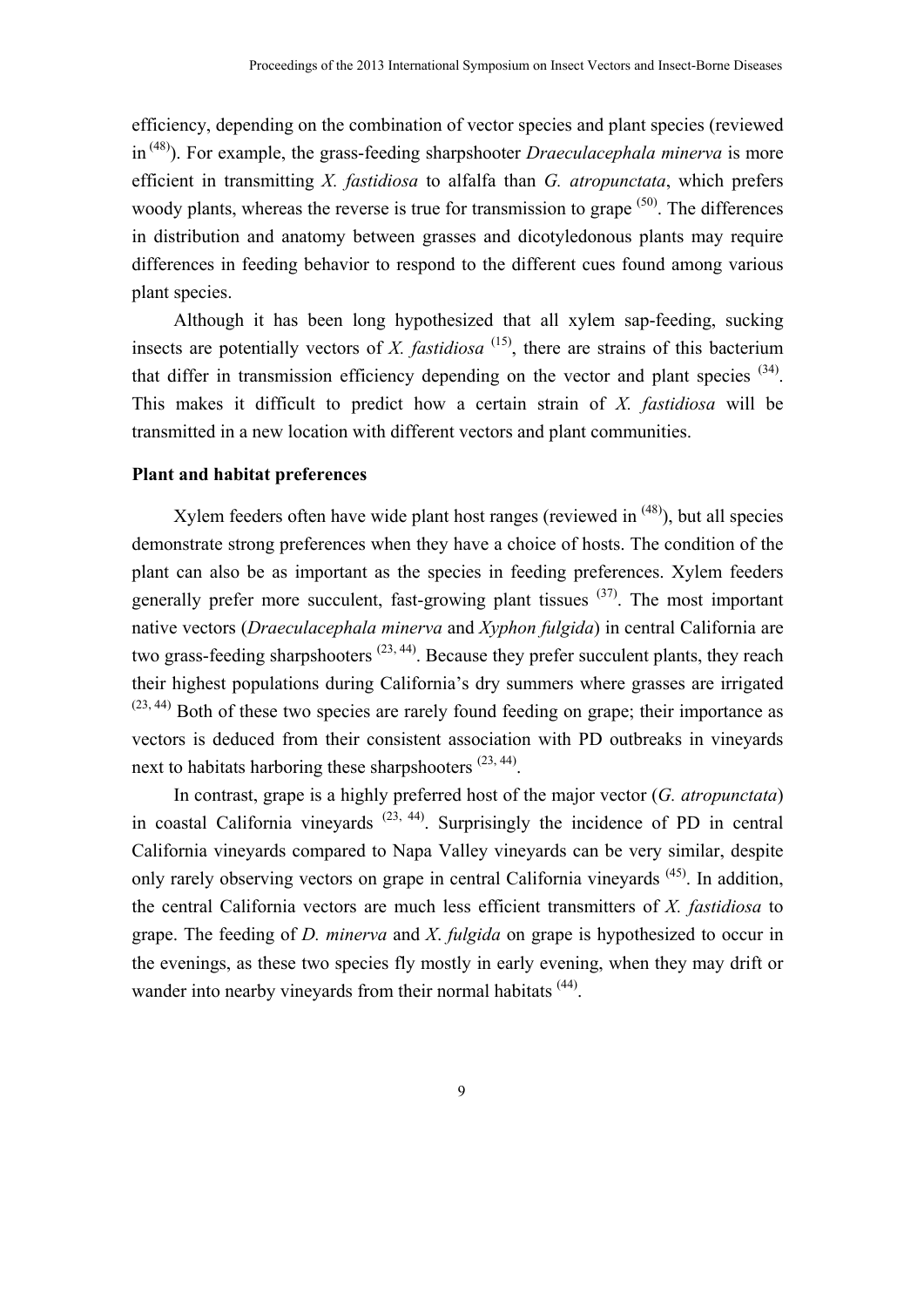#### **Vector dispersal**

 Vector mobility can compensate for inefficient transmission, as exemplified by the sharpshooter *H. vitripennis.* The transmission efficiency of *X. fastidiosa* to grape by *H. vitripennis* is relatively low, about 5% to 15% per day per insect, (1), but the longer range dispersal and frequent daily movements or over longer time periods by *H. vitripennis* compared to more traditional vectors created epidemic spread of PD  $(5, 6)$ .

 It is the combination of vector traits that determines its overall effectiveness and importance as a vector, not just a single trait. This can be illustrated with a simple mathematical model. The probability of transmission by *n* vectors per plant per time interval  $(P_{nt})$  depends on how many vectors  $(n)$  and the number of time intervals  $(t)$ they are present on a plant, as well as the fraction of vectors that are infective with the pathogen (*i*) and that transmit per time interval (transmission efficiency *E*). The relationship is

$$
P_{nt} = 1 - P^{n i E t} \tag{41}
$$

In this equation, all four determinants (*n, i, E, t*) are mathematically equivalent. Thus an abundant (high *n*) but inefficient (low *E*) vector can be very damaging as a vector if it has frequent plant to plant movements (high *t*) or a high rate of infectivity (high *i*). Host preferences can affect the frequency of vector movements. As already discussed, transmission efficiency (*E*) by a single vector species can vary with host plant. Thus the mix of plant host species can affect how important any vector species will be.

#### **Phenology**

 Recall that in temperate climates with almost all grapevines inoculated with *X. fastidiosa* after the early growing season recover completely. Thus overwintering adult vectors that are infective with *X. fastidiosa* establish most of the infections destined to be chronically diseased. This is one possible explanation as to why PD never established in Europe, where most xylem sap-feeders found in vineyards overwinter in the egg stage<sup> $(42)$ </sup>. Another explanation for the increase in PD accompanying the establishment of *H. vitripennis* in southern California is that this sharpshooter is able to transmit *X*. *fastidiosa* to dormant vines during winter <sup>(2)</sup>. *H*. *vitripennis* overwinters in California as an adult, so this characteristic could be important.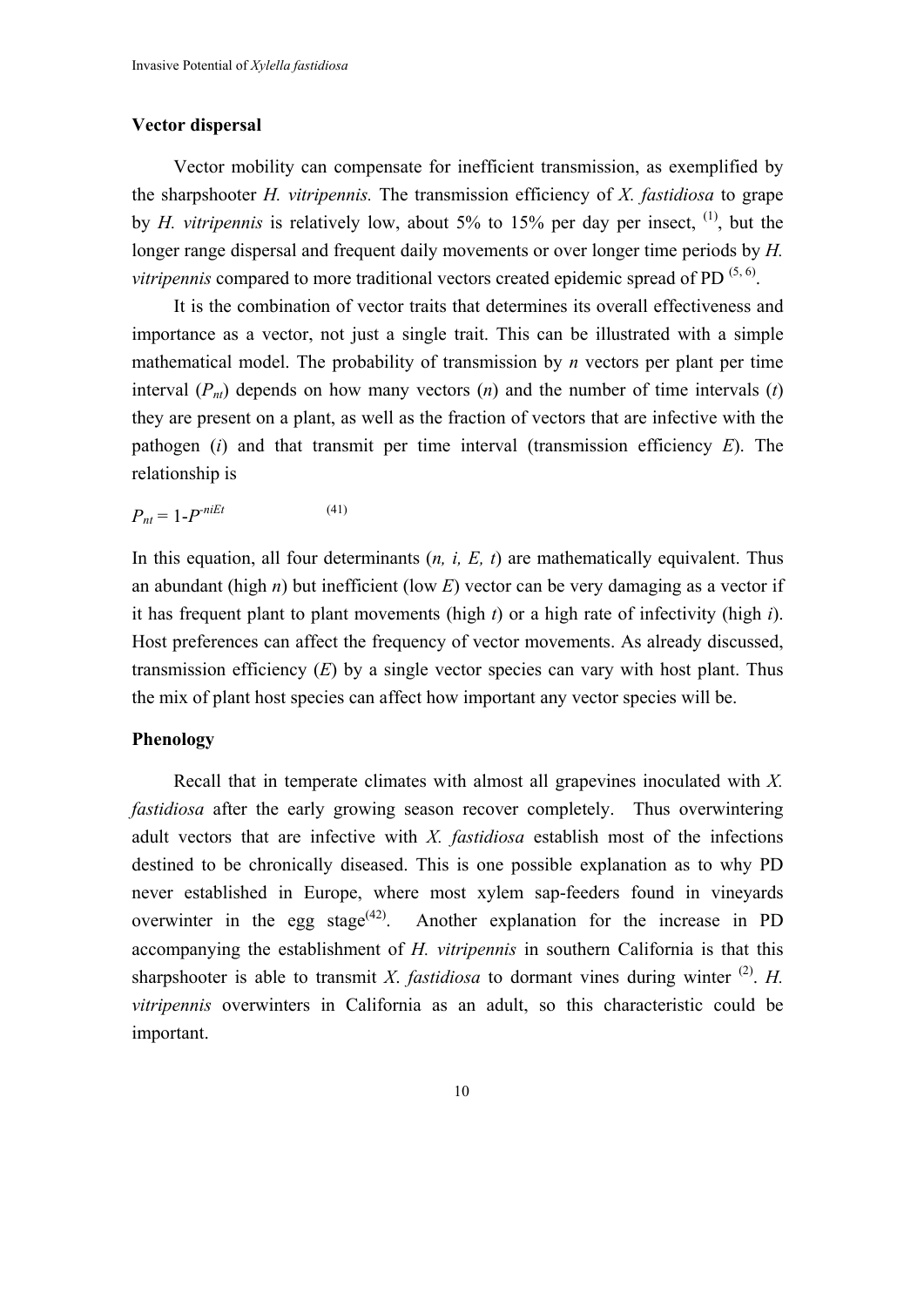#### **Antagonists of** *Xylella fastidiosa***?**

 There is not yet much to be said about microbial antagonists of *X*. *fastidiosa* because of a lack of research in this area. Bacteriophages that attack *X*. *fastidiosa* have been identified (53), as well as a number of prophages in the genome of *X*. *fastidiosa* identified from genome sequencing  $(12)$  (reviewed in  $(43)$ ).

 Strains of *X*. *fastidiosa* that do not cause disease in grape but protect against PD strains of *X*. *fastidiosa* have been reported in Florida<sup>(26)</sup>. Other xylem inhabiting bacteria have shown some antagonism but are not yet been proven to be effective as protective agents against *X*. *fastidiosa* (28).

 It would be unexpected to find that antagonistic interactions with other microbes would completely inhibit the invasion of *X*. *fastidiosa* into a new geographic region, but relatively few studies of microbial antagonism to *X*. *fastidiosa* have been made. This is an area that may have potential for control.

# **CONCLUSION**

 The persistence of *X*. *fastidiosa* in a given environment depends on a combination of suitable conditions at the proper times, not just the introduction of the bacterium in a plant or insect. Climate, host plants, suitable vectors and the vegetation and habitats needed to support them are all essential requirements to sustain the spread *X*. *fastidiosa* from plant to plant.

*Xylella fastidiosa* may be present in some geographic regions but unrecognized because it is causes no or very subtle symptoms or if any severely affected plants are not common. PD was not recognized in the southeastern USA until the 1950s, yet is one of the limiting factors for growing grapes there <sup>(22)</sup>.

 Taiwan is unique in being the only location outside the western hemisphere with documented established diseases caused by *X*. *fastidiosa*. If we can discover the explanation for the success of *X*. *fastidiosa* in Taiwan, it might provide new ideas on how to prevent invasions by *X*. *fastidiosa* from occurring in other countries.

### **LITERATURE CITED**

1. Almeida, R. P., P and Purcell, A. H. 2003. Transmission of *Xylella fastidiosa* to grapevines by *Homalodisca coagulata* (Hemiptera: Cicadellidae). J. Econ. Entomol*.* 96:264-271.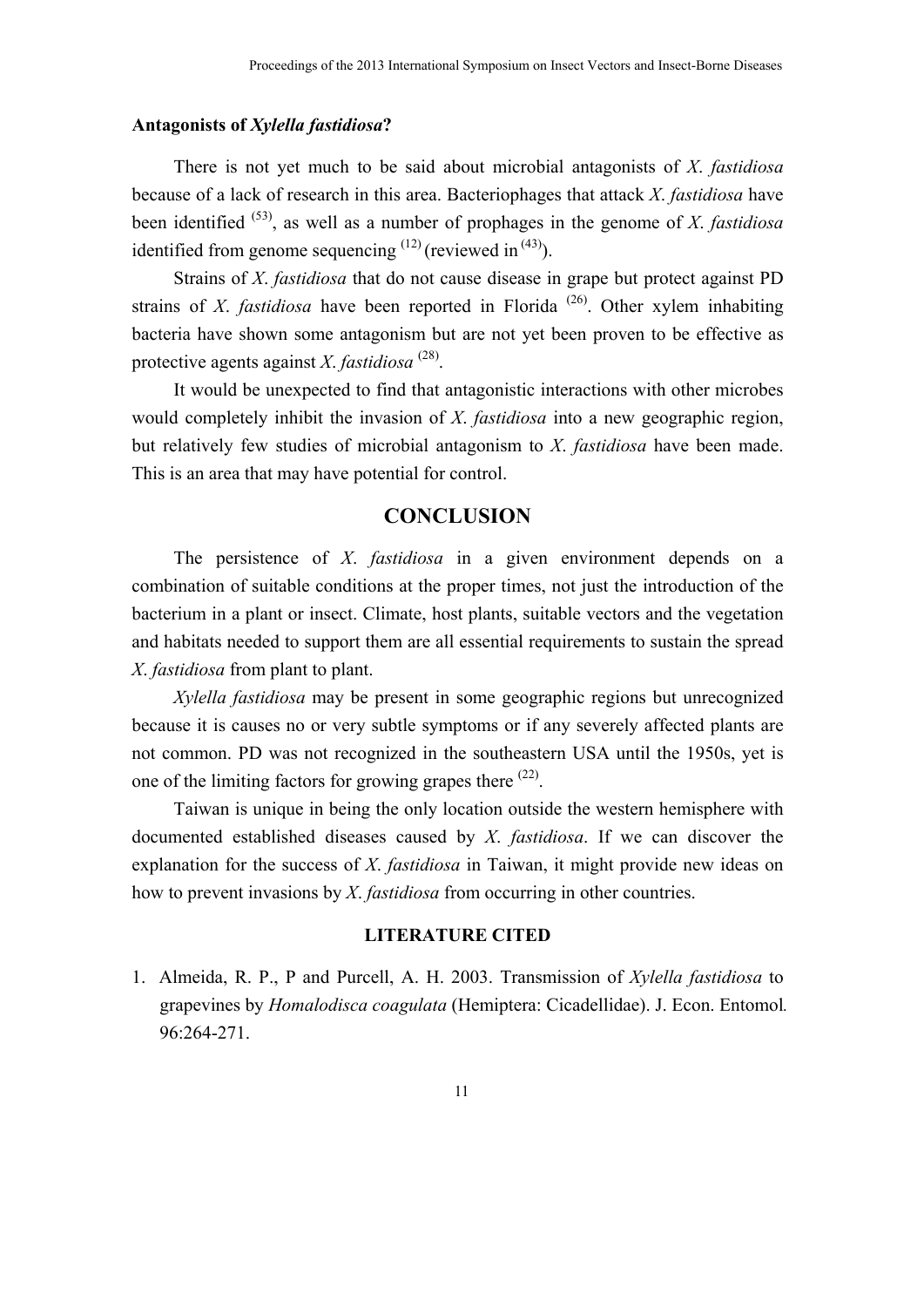- 2. Almeida, R. P. P., Wistrom, C., Hill, B. L., Hashim, J., and Purcell, A. H. 2005. Vector transmission of *Xylella fastidiosa* to dormant grape. Plant Dis. 89:419-424.
- 3. Baumgartner, K., and Warren, J. G. 2005. Persistence of *Xylella fastidiosa* in riparian hosts near northern California vineyards. Plant Dis. 89:1097-1102.
- 4. Berisha, B., Chen, Y. D., Zhang, G. Y., Xu, B. Y., and Chen, T. A. 1998. Isolation of Pierce's disease bacteria from grapevines in Europe. Euro. J. Plant Pathol. 104:427–433.
- 5. Blua, M. J., and Morgan J. W. 2003. Dispersion of *Homalodisca coagulata* (Hemiptera: Cicadellidae), a vector of *Xylella fastidiosa*, into vineyards in southern California. J. Econ. Entomol. 96(5):1369-1374.
- 6. Blua M. J., Phillips P. A., and Redak, R. A. 1999. A new sharpshooter threatens both crops and ornamentals. Calif. Agr. 53(2):22-25.
- 7. Boubals, D. 1989. Pierce's disease reaches the European vineyards (La maladie de Pierce arrive dans les vignobles d'Europe). Bull. de l'OIV 62 (699-700):309-314.
- 8. Cao, T., Connell J. H., Wilhem, N., and Kirkpatrick, B. C. 2011. Influence of inoculation date on the colonization of *Xylella fastidiosa* and the persistence of almond leaf scorch disease among almond cultivars. Plant Dis*.* 95:158–65.
- 9. Chang, C. J., Shih, H. T., Su, C. C., and Jan, F. J. 2012. Diseases of important crops, a review of the causal fastidious prokaryotes and their insect vectors. Plant Pathol. Bull. 21: 1-10.
- 10. Chatterjee, S., Almeida, R. P. P., and Lindow, S. E. 2008. Living in two worlds: The plant and insect lifestyles of *Xylella fastidiosa.* Annu. Rev. Phytopathol. 46:243-271.
- 11. Daugherty, M. P., Bosco, D., and Almeida, R. P. P. 2009. Temperature mediates vector transmission efficiency: inoculum supply and plant infection dynamics. Ann. Appl. Biol. 155:361-369.
- 12. de Mello Varani, A., Souza, R. C., Nakaya, H. I., de Lima, W. C., Paula de Almeida, L. G., Kitajima, E. W., Chen, J., Civerolo, Vasconcelos, A. T. R., and Van Sluys, M. A. 2008. Origins of the *Xylella fastidiosa* prophage-like regions and their impact in genome differentiation. PLoS ONE 3(12): e4059.
- 13. Feil, H., Feil W. S., and Purcell AH. 2003. Effects of date of inoculation on the within-plant movement of *Xylella fastidiosa* and persistence of Pierce's disease within field grapevines. Phytopathology 93:244-251.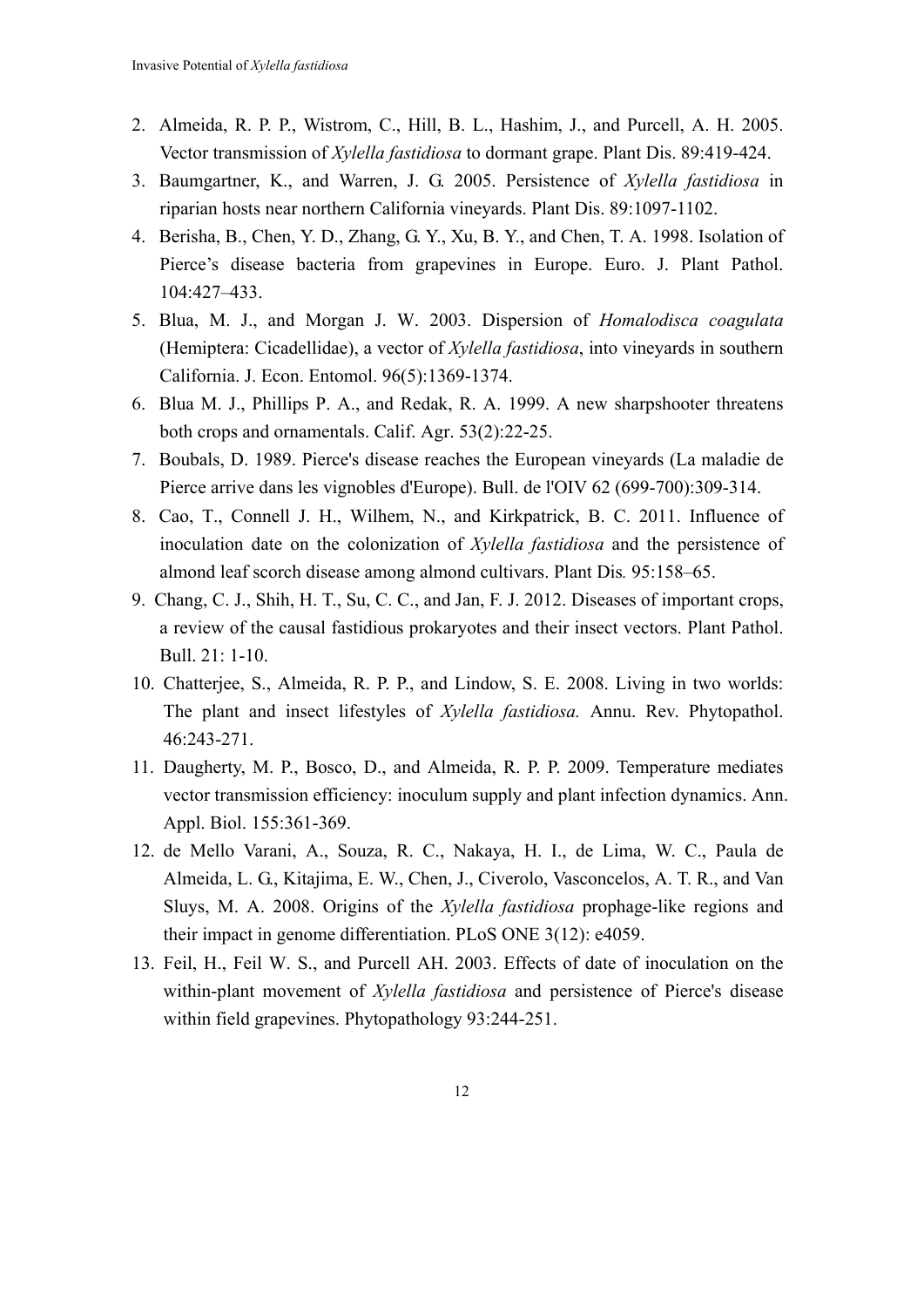- 14. Feil, H., and Purcell, A. H. 2001. Temperature-dependent growth and survival of *Xylella fastidiosa* in vitro and in potted grapevines. Plant Dis. 85:1230-1234.
- 15. Frazier, N. W. 1944. Phylogenetic relationship of the nine known leafhopper vectors of Pierce's disease of grape. Phytopathology 34:1000-1.
- 16. Freitag, J. H. 1951. Host range of Pierce's disease virus of grapes as determined by insect transmission. Phytopathology 41 920-934.
- 17. Fritschi, F. B., Lin, H., and Walker, M. A. 2007. Xylella fastidiosa population dynamics in grapevine genotypes differing in susceptibility to Pierce's disease. Am. J. Enol. Vitic., 58(3):326-332.
- 18. Galet, P. 1982. "Les maladies et le parasites de la vigne, Tome 2" Paris, Lavoisier, pp. 1059-1313.
- 19. Gonçalves, F. P., Stuchib, E., da Silva, S. R., Reiff, E.T., and Amorima, L. 2011. Role of healthy nursery plants in orange yield during eight years of citrus variegated chlorosis epidemics. Scientia Hortic*.* 129:343-345.
- 20. Gottwald, T. R., Gidtti, F. B., Santos, J. M., and Carvalho, AC. 1993. Preliminary spatial and temporal Analysis of citrus variegated chlorosis (CVC) in São Paulo, Brazil. Proc. Twelth. Int. Org. Citrus Virologists Conf., 12<sup>th</sup>. Riverside, CA, p. 323-335. Gainsville, FL: Univ. Fla. Press.
- 21. Güldr, M. E., Çaglar, B. K., Castellano, M. A., Ünlü, L., Güran, S., Yılmaz, M. A., and Martelli, G. P. 2005. First report of almond leaf scorch in Turkey. J. Plant Pathol. 87(3).
- 22. Hewitt, W. B. 1958. The probable home of Pierce's disease virus. Plant Dis. Rep. 42: 211-215.
- 23. Hewitt W. B., Frazier, N.W., and Freitag, J. H. 1949. Pierce's disease investigations. Hilgardia 19: 207-64.
- 24. Hill, B. L., and Purcell, A. H. 1997. Populations of *Xylella fastidiosa* in plants required for transmission by an efficient vector. Phytopathology 87: 1197-201.
- 25. Hill, B. L., and Purcell, A. H. 1997. Multiplication and movement of *Xylella fastidiosa* within grape and four other plants. Phytopathology 87:1376-1382.
- 26. Hopkins, D. L., 2005. Biological control of Pierce's disease in the vineyard with strains of *Xylella fastidiosa* benign to grapevine. Plant Dis. 89:1348-1352.
- 27. Hopkins, D. L., and Purcell, A. H. 2002. *Xylella fastidiosa*: cause of Pierce's disease of grapevine and other emergent diseases. Plant Dis. 86: 1056-1066.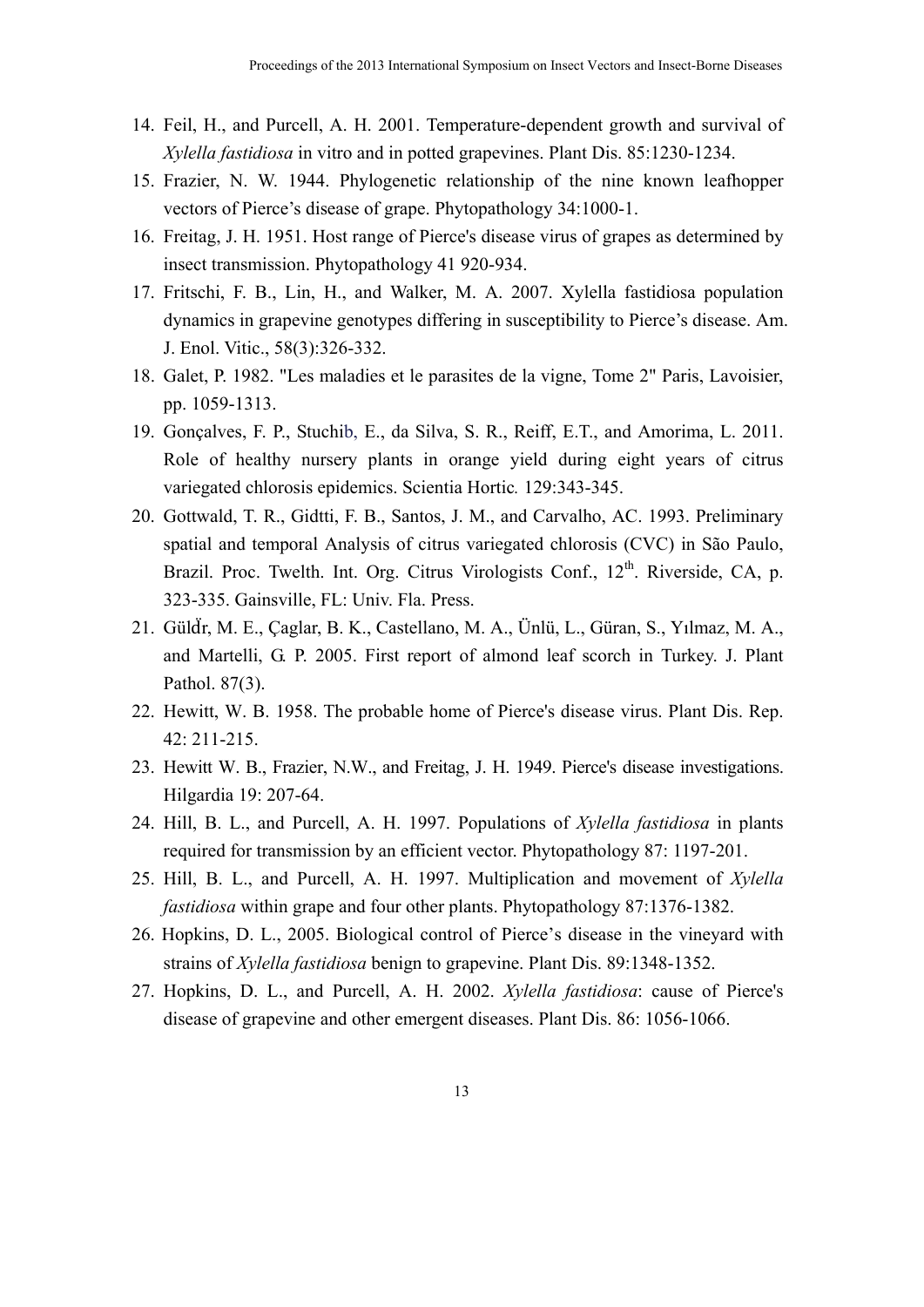- 28. Lacava, P. T., Araujo, W. L., Marcon, J., Maccheroni, W., and Azevedo, J. L. 2004. Interaction between endophytic bacteria from citrus plants and the phytopathogenic bacteria *Xylella fastidiosa*, causal agent of citrus variegated chlorosis. Ltrs Appl. Microbiol. 39(1): 55-59.
- 29. Laranjeira F. F., Bergamin F. A., and Amorim L. 1998. Dynamics and structure of citrus variegated chlorosis (CVC) foci. Fitopatol. Bras*.* 23:36-41 (In Portuguese).
- 30. Leu, L. S., and Su, C. C. 1993. Isolation, cultivation, and pathogenicity of *Xylella fastidiosa* , the causal bacterium of pear leaf scorch disease in Taiwan. Plant Dis. 77:642-646.
- 31. Leung, B., Lodge, D. M., Finnoff, D., Shogren, J. F., Lewis, M. A., and Lamberti, G. 2002. An ounce of prevention or a pound of cure: Bioeconomic risk analysis of invasive species. P roc. R. Soc. Lond. B 269:2407-2413.
- 32. Li, W. B., Zreik, L., Fernandes, N. G., Miranda, V. S., Teixeira, D. C., Ayres, A. J., and Bové, J. M. 1999. A triply cloned strain of Xylella fastidiosa multiplies and induces symptoms of citrus variegated chlorosis in sweet orange. Curr. Microbiol. 39(2):106-108.
- 33. Lieth, J. H., Meyer, M. M., Yeo, K. H., and Kirkpatrick, B. C. 2011. Modeling cold curing of Pierce's disease in *Vitis vinifera* 'Pinot Noir' and 'Cabernet Sauvignon' grapevines in California. Phytopathology 101:1492-1500.
- 34. Lopes, J. R. S., Daugherty, M. P., and Almeida, R. P. P. 2009. Context-dependent transmission of a generalist plant pathogen: host species and pathogen strain mediate insect vector competence Entomo. Exp. et Appl. 131:216-224.
- 35. Lopes, S A., Marcussi, S, Torres, S. C. Z, Souza, V., Fagan, C., França S. C., Fernandes, N. G., and Lopes, J. R. S. 2003. Weeds as alternative hosts of the citrus, coffee, and plum strains of *Xylella fastidiosa* in Brazil. Plant Dis. 87:544-549.
- 36. Meyer, M. M., and Kirkpatrick, B. C. 2011. Exogenous applications of abscisic acid increase curing of Pierce's disease-affected grapevines growing in pots. Plant Dis. 95:173-177.
- 37. Mizell, R. F. and French, W. J.. 1987. Leafhopper vectors of phony peach disease: feeding site preference and survival on infected and uninfected peach, and seasonal response to selected host plants. J. Entomol. Sci. 22:11-22.
- 38. Newman,K. L., Almeida, R. P. P., Purcell, A. H., and Lindow, S. E. 2004. Cell–cell signaling controls *Xylella fastidiosa* interactions with both insects and plants. Proc. Natl. Acad. Sci. 101:1737-1742.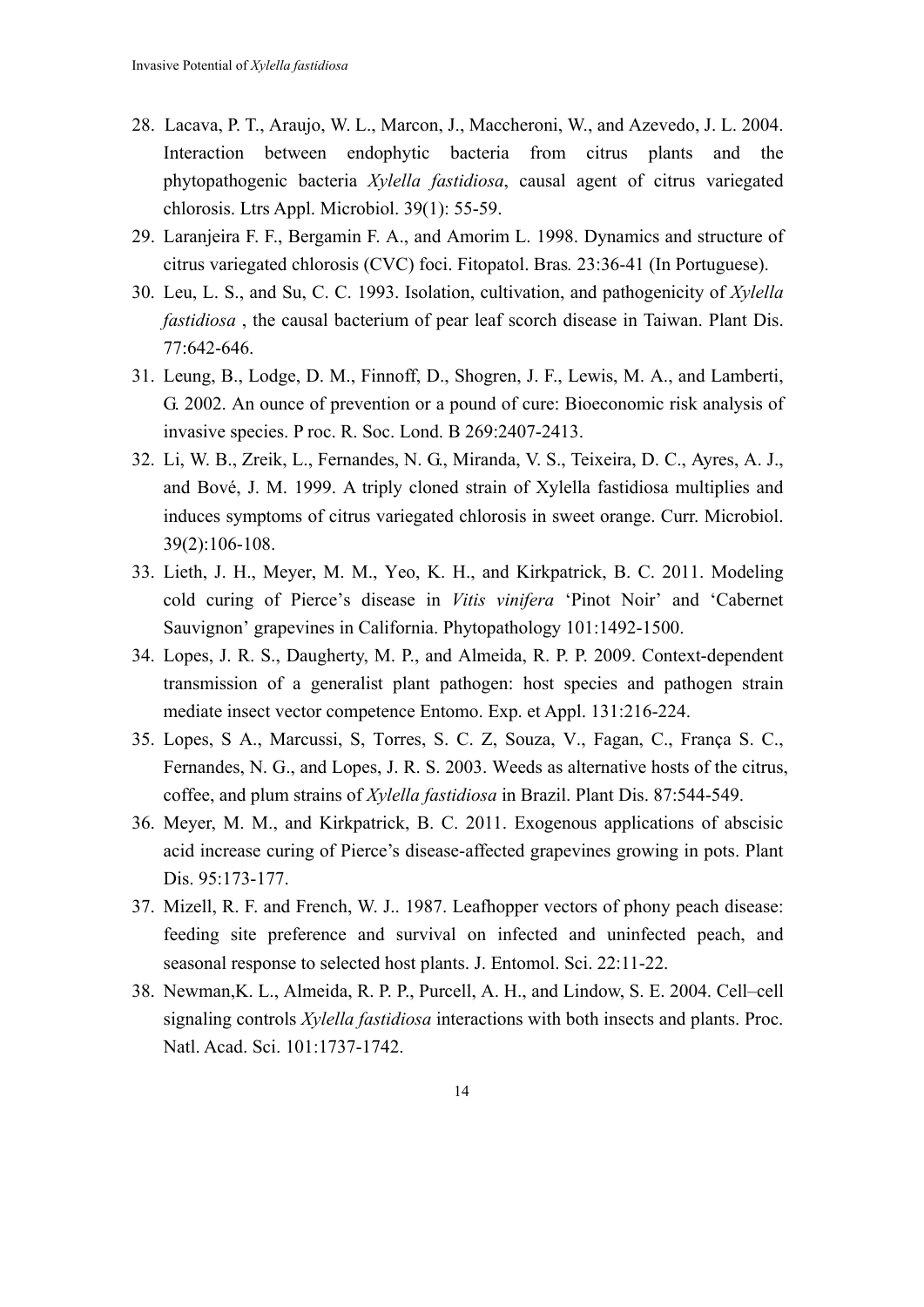- 39. Purcell, A. H. 1975. Role of the blue-green sharpshooter, *Hordnia circellata*, in the epidemiology of Pierce's disease of grapevines. Environ. Entomol*.* 4:745-752.
- 40. Purcell, A. H. 1980. Environmental therapy for Pierce's disease of grapevines. Plant Dis. 64(4): 388-390.
- 41. Purcell, A. H. 1981. Vector preference and inoculation efficiency as components of varietal resistance to Pierce's disease in European grapes. Phytopathology 71: 429-435.
- 42. Purcell, A. H. 1997. *Xylella fastidiosa*, a regional problem or global threat? J Plant Pathol. 79:99-105.
- 43. Purcell, A. H. 2013. Paradigms: Examples from the bacterium *Xylella fastidiosa*. Annu. Rev. Phytopathol. in press.
- 44. Purcell, A. H. and Frazier, N. W. 1985. Habitats and dispersal of the leafhopper vectors of Pierce's disease in the San Joaquin Valley USA. Hilgardia 53:1-32.
- 45. Purcell, A. H. and Hopkins, D.L. 1996. Fastidious xylem-limited bacterial plant pathogens. Annual Review of Phytopathology 34: 131-151.
- 46. Purcell, A. H., and Saunders, S.R. 1999. Fate of Pierce's disease strains of *Xylella fastidiosa* in common riparian plants in California. Plant Dis. 83:825-830.
- 47. Rathé, A. A., Pilkington, L. J., Gurr, G. M., and Daugherty, M. P. 2012. Potential for persistence and within-plant movement of *Xylella fastidiosa* in Australian native plants. M. P. Australasian Plant Pathol. 41(4):405-412.
- 48. Redak, R. A., Purcell, A. H., Lopes, J. R. S., Blua, M. J., Mizell, R. F., and Andersen, P. C. 2004. The biology of xylem fluid-feeding insect vectors of *Xylella fastidiosa* and their relation to disease epidemiology. Annu. Rev. Entomol*.*  49:243-70.
- 49. Rodas V. 1994. Convivencia com a clorose variegada dos citros (living with citrus variegated chlorosis). Laranja 15:129-34.
- 50. Severin, H. H. P. 1949. Transmission of the virus of Pierce's disease of grapevines by leafhoppers. Hilgardia 19:190-206.
- 51. Smart, C. D., Hendson, M., Guilhabert, M. R., Saunders, S., Friebertshauser, G., Purcell, A. H., and Kirkpatrick B. C. 1998. Seasonal detection of *Xylella fastidiosa* in grapevines with culture, ELISA and PCR. Phytopathology 88 Suppl.: S83 (abstract).
- 52. Su, C. C., Chang, C. J., Chang, C. M., Shih, H. T., Tzeng, K. C., Jan, F. J., Kao, C. W., Deng, W. L. 2013. Pierce's disease of grapevines in Taiwan: Isolation,